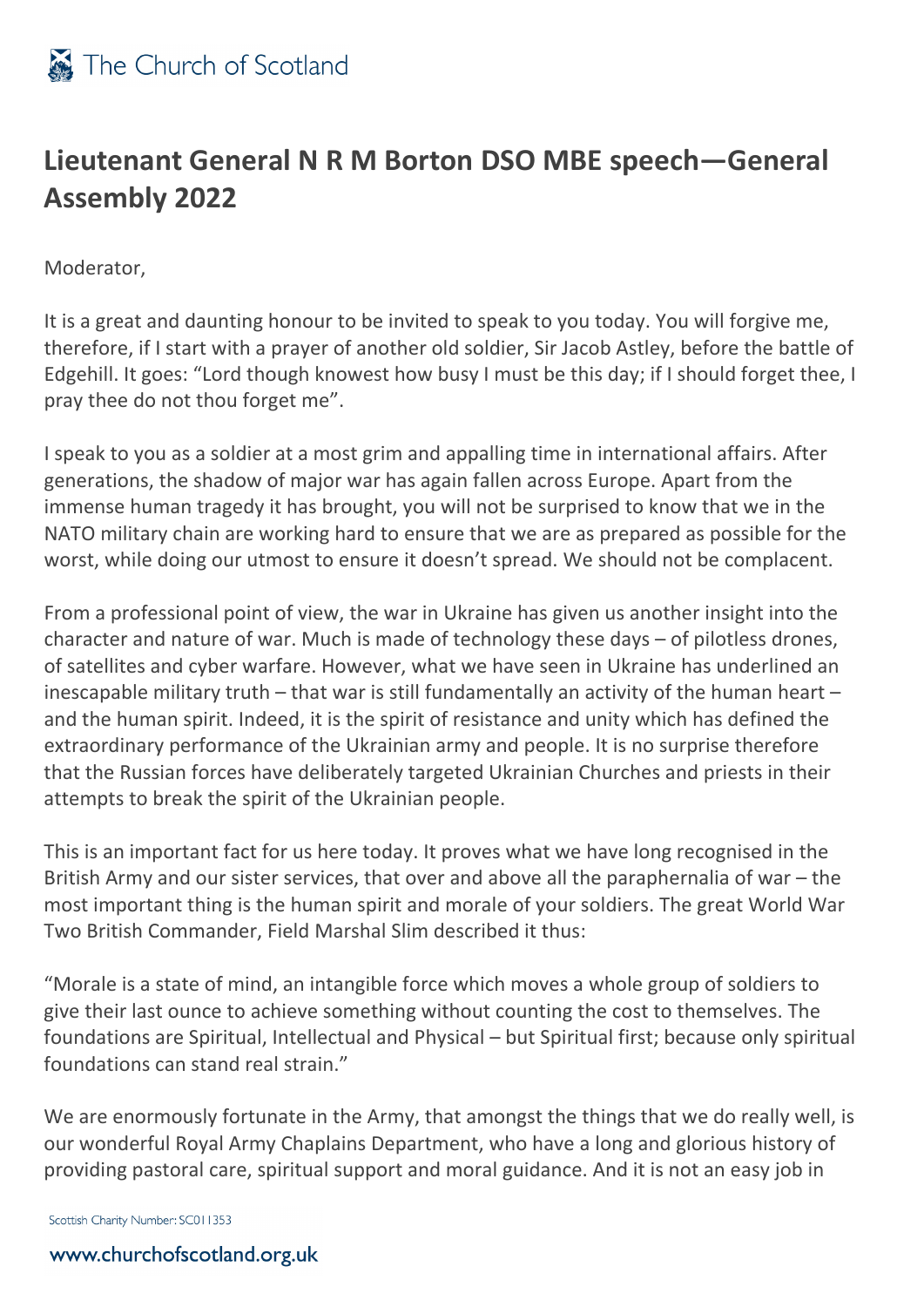

this day and age – clearly I miss the old days when I first joined and the Jocks were marched to Kirk parade each Sunday and the Duty Officer read the lesson. Those compulsory days are gone now which is probably for the best (although they didn't seem to mind it and it certainly didn't do the any harm!). I still believe that religion is enormously important to the soldier. Indeed, in a profession where one explicitly accepts the possibility or likelihood of one's own death; it's surprising that more soldiers would not subscribe to a faith which offered the possibility of everlasting life. The very special role of the military chaplain, or padre as we call them, as the focus for this, is beautifully illustrated in the painting by Matania of the Munster Fusiliers receiving last absolution on the eve of battle in 1915 in the Trenches. Padre Gleason sits astride his charger, ministering to his flock, a symbol of hope and courage.

Padre Gleeson was a great example of the many courageous and dedicated padres we have been blessed with during all our recent conflicts. One of the most famous was Padre Studdert Kennedy, known to the troops as 'Woodbine Willie' for the cigarettes he distributed. He wrote a very wonderful book which my own Divisional Chaplain gave me when I left the 3<sup>rd</sup> Division. Studdert Kennedy's book, The Hardest Part, makes the very clear link between soldiering in a rightful cause and the Christian faith; he exhorted his flock to pray, not for protection, but for courage to face the ultimate sacrifice when it came. In this way he saw themselves fighting the good fight in both senses simultaneously. Like the Christian spirit, good soldiers despise death and laugh at danger, if they be on the route where duty leads.

The padre's duties are more varied and often more unforeseen than any other soldiers. I had the privilege of commanding the Army's Parachute Brigade, descendants of the 1<sup>st</sup> Airborne Division which fought so valiantly against overwhelming odds at Arnhem. All its padres either parachuted or landed by glider into the battle. The following account describes the role played by one Padre Thorne during the battle:

"Chaplain Thorne was the man on the spot keeping everything running calmly and smoothly – his very presence creating an oasis of calm amid the tumult of war. Thorne, humbly and unfailingly, cared for them in the worst hours of their lives when they – most with appalling injuries – had greatest need of words of peace, calm and faith. He helped the doctor, assisted the orderlies, spoke with the wounded and bathed them as well; he dug the graves, provided proper funerals, and even – without a word – calmly cleaned the latrines when he thought necessary. Thorne was wholly prepared to give up his life for his fellow men."

I am glad to say that over my own long service, I have served with many padres of equal dedication and character as Chaplain Thorne, and who have made an immeasurable

Scottish Charity Number: SC011353